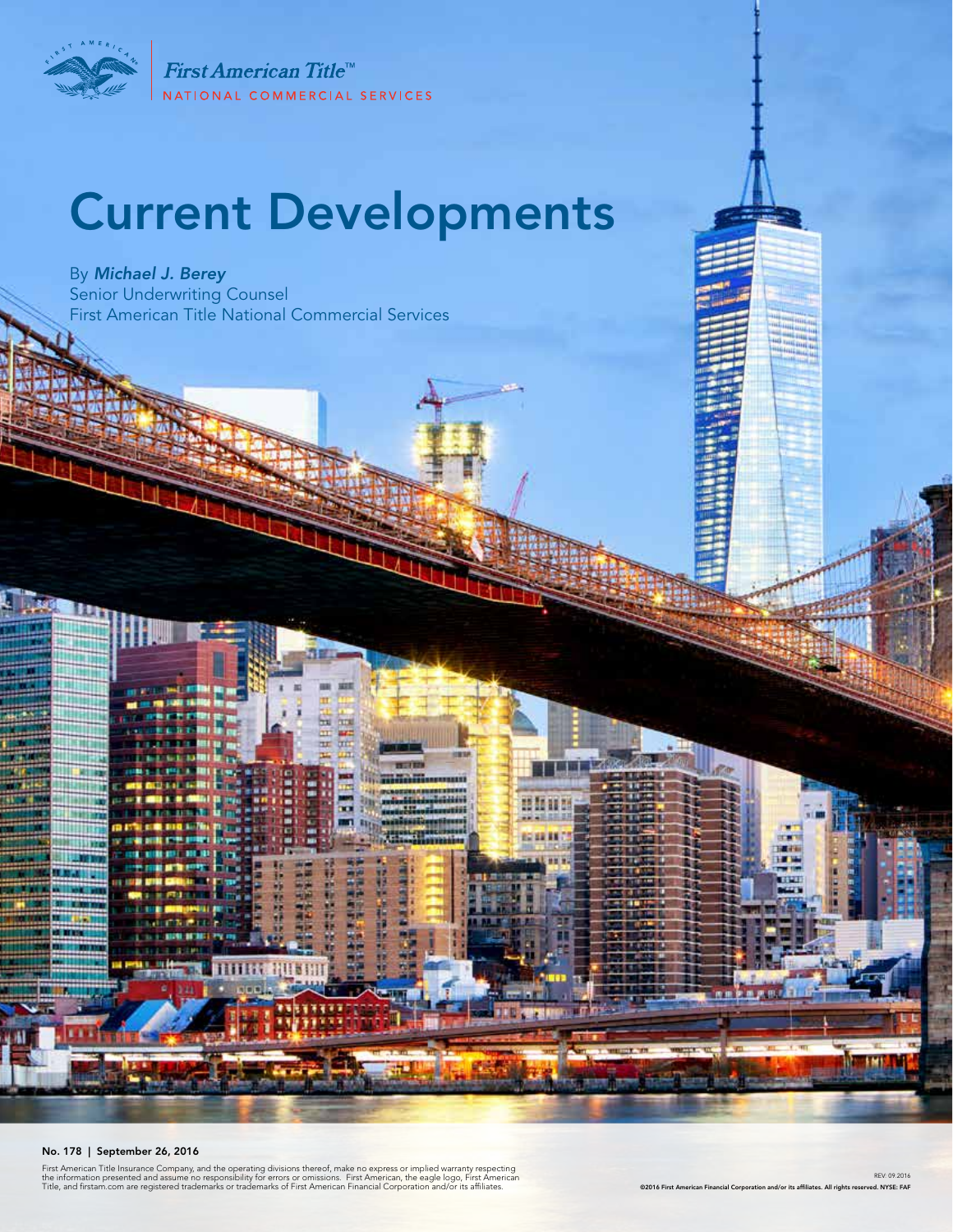### Adverse Possession

A one-story building on land owned by the Defendant has since at least 1986 encroached upon the Plaintiff's property. The Appellate Division, First Department, held that the Defendants had acquired the title to the land under the encroachment by adverse possession. Under Section 522 of the Real Property Actions and Proceedings Law ("RPAPL"), captioned "essentials of adverse possession under claim of title not written", as it read prior to being amended in 2008, the land was "usually cultivated or improved" or "has been protected by a substantial enclosure." Since the Defendant had title to that land by adverse possession, the addition of a second story which did not further encroach onto the Plaintiff's property was permitted. Hudson Square Hotel, LLC v. Stathis Enterprises, LLC, 2016 WL Slip Op 05232, dated June 30, 2016, is posted at http://www.nycourts.gov/reporter/3dseries/2016/2016\_05232.htm.

## Condominiums and Cooperatives

The Department of Law has adopted revisions, effective September 1, 2016, to 13 NYCRR Part 18 ("Occupied Cooperatives") and Part 23 ("Occupied Condominiums") which changes, as stated in the Notice of Adoption dated August 16, 2016, "clarify the Martin Act's non-purchasing tenant protection for eligible senior citizens and eligible disabled persons." The "Text of Revised Regulations" and the Real Estate Finance Bureau's guidance document are posted at the following links:

http://www.ag.ny.gov/sites/default/files/text\_of\_revised\_regulations\_8.31.16.pdf http://www.ag.ny.gov/sites/default/files/protections\_for\_eligible\_senior\_and\_disabled\_tenants.pdf

#### Easements/Conservation Easement

A conservation easement entered into in 2004 stated that it was intended "to conserve productive agricultural and forestry lands and natural resources associated with the property…and also to conserve the scenic character of the Property..." The owner of the property benefitted by the easement sought a judgment declaring that the construction of a barn and an access road on the burdened parcel violated the easement. The Supreme Court, Orange County, dismissed the Action and the Appellate Division, Second Department, affirmed. The easement was entered into to enhance the burdened property's agricultural use; construction of the barn was consistent with the easement's agricultural purpose, and the access road was for farm purposes. Orange County Land Trust, Inc. v. Tamira Amelia Farm, LLC, dated July 20, 2016, is reported at 34 N.Y.S.3d 618.

#### Equitable Mortgages

As reported in Current Developments dated March 2, 2015, the Appellate Division, First Department, in Patmos Fifth Real Estate Inc. v. Mazl Building LLC, decided January 8, 2015 and reported at 124 A.D.3d 422, held that the recording of a deed purporting to transfer title to a condominium unit to the mortgagee, which deed was released from escrow on the borrower's default, violated Real Property Law Section 320 ("Certain deeds deemed mortgages") and was not effective to convey title. The Appellate Division, in a decision dated June 6, 2016 (2016 NY Slip Op 04804) has further ruled that the Plaintiffs, the grantors, notwithstanding the recording of the deed, "are and have been the sole owners of the subject property". The Court also held that the Plaintiffs were not entitled to summary judgment dismissing the foreclosure "because the filing of the deed was not equivalent to a judgment of foreclosure…" Following the Appellate Division's decision, the Supreme Court, New York County, issued an Opinion on June 21, 2016, 2016 (NY Slip Op 31173) holding that "[g]iven the Appellate Division's determination that plaintiffs are the sole owners of the condominium and that the deed was given as security [citation omitted], movants must proceed by foreclosure". The decisions issued in 2016 are posted at http://www.nycourts.gov/reporter/3dseries/2016/2016\_04804.htm and http://www.nycourts.gov/reporter/pdfs/2016/2016\_31173.pdf.

#### Financial Crimes Enforcement Network

As reported in Current Developments dated July 28, 2016, the United States Treasury Department's Financial Crimes Enforcement Network ("FinCEN") has issued Geographic Targeting Orders extending the scope of prior Orders requiring "certain U.S. title insurance companies to identify the natural persons

*Current Developments* | First American Title National Commercial Services | No. 178; September 26, 2016 **Page 2** Page 2

eprinted without written permission obtained in advance from First American Title.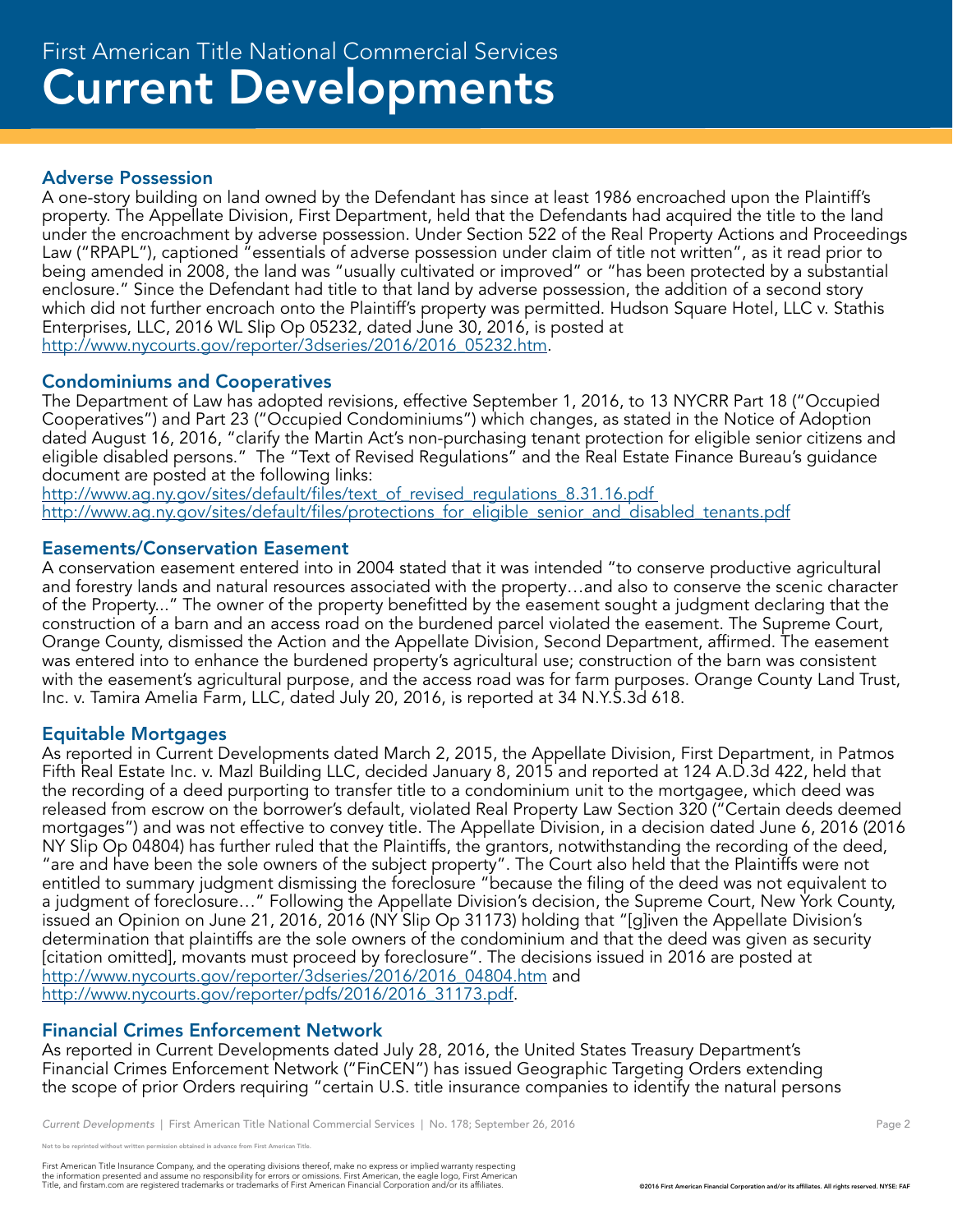# Current Developments First American Title National Commercial Services

behind companies used to pay 'all cash' for high-end residential real estate" in New York City and in certain other counties within the United States. The New York State Department of Law's Real Estate Finance Bureau has issued a guidance document clarifying "how the July 22, 2016 Geographic Targeting Order... affects disclosure requirements for sponsors and prospective purchasers of residential real property located in all boroughs of New York City." The Memorandum ("Disclosure Requirements Regarding FinCEN's Geographic Targeting Order"), dated August 25, 2016, is posted at http://www.ag.ny.gov/pdfs/ref/ [DisclosureRequirementsFinCEN%E2%80%99sGeographicTargetingOrder-8-25-2016.pdf.](http://www.ag.ny.gov/pdfs/ref/DisclosureRequirementsFinCEN%E2%80%99sGeographicTargetingOrder-8-25-2016.pdf) 

#### Mortgage Foreclosures/Election of Remedies

Under RPAPL Section 1301 ("Separate action for mortgage debt"), "[w]here final judgment for the plaintiff has been rendered in an action to recover any part of the mortgage debt, an action shall not be commenced or maintained to foreclose the mortgage, unless an execution against the property of the defendant has been issued upon the judgment…and has been returned wholly or partly unsatisfied". Section 1301(3) further states that "[w] hile an action is pending or after final judgment for the plaintiff therein, no other action shall be commenced or maintained to recover any part of the mortgage debt, without leave of the court in which the former action was brought."

A judgment of foreclosure and sale was entered in an Action commenced in 2008 (the "2008 Action"). The Plaintiff moved to discontinue the 2008 Action and, before there was a ruling on the motion, the Plaintiff commenced a second Action to foreclose the same mortgage (the "2013 Action"). The 2008 Action was then discontinued and the judgment of foreclosure and sale was vacated. The Supreme Court, Nassau County, applying RPAPL Section 1301(3), granted a Defendant's motion to dismiss the complaint in the 2013 Action as against him. The Appellate Division, Second Department, reversed the ruling of the lower court. According to the Appellate Division,

"…the plaintiff violated RPAPL Section 1301(3) by, without leave of the Supreme Court, commencing the 2013 action prior to the court granting its motion to discontinue the 2008 Action. However, by the time the defendant moved to dismiss the complaint in the 2013 Action based on the plaintiff's violation of RPAPL 1301(3), the court had already granted the plaintiff's motion to discontinue the 2008 action. Under the unique circumstances of this case, where the defendant was not prejudiced by the plaintiff's failure to comply with RPAPL 1301(3) since he was not in the position of having to defend against more than one lawsuit to recover the same mortgage debt, granting dismissal of the complaint in the 2013 action after the 2008 action had already been discontinued afforded the defendant more relief than is contemplated by RPAPL 1301(3). The plaintiff's failure to comply with RPAPL 1301(3) should have been disregarded as a mere irregularity which did not prejudice a substantial right of any party…"

Wells Fargo Bank, N.A. v. Irizarry, 2016 NY Slip Op 05808, decided August 17, 2016, is posted at http://www.nycourts.gov/reporter/3dseries/2016/2016\_05808.htm.

#### Mortgage Foreclosures/Federal Regulations

The Defendant in an Action to foreclose a mortgage asserted as an affirmative defense the Plaintiff's failure to comply with the Federal Consumer Financial Protection Bureau's Regulation X ("Real Estate Settlement and Procedures Act"). The Supreme Court, Suffolk County, granted the Plaintiff's motion for summary judgment, holding that "a federal regulation may not be employed as a defense to any facet of a New York mortgage foreclosure action". According to the Court,

"[w]hile regulatory provisions, particularly those referred to as Regulation X, obligate some mortgage foreclosure plaintiffs to conform to review standards and to seek stays or adjournments of the prosecution of their foreclosure claims…they do not provide defendant mortgagors with any viable defense to a New York foreclosure action or any right to obtain a stay of proceedings in such actions or to obtain a vacatur of orders or judgments obtained in such actions. Instead, the regulations merely provide a federal

```
Current Developments | First American Title National Commercial Services | No. 178; September 26, 2016 Page 3 Page 3
```
e reprinted without written permission obtained in advance from First American Title.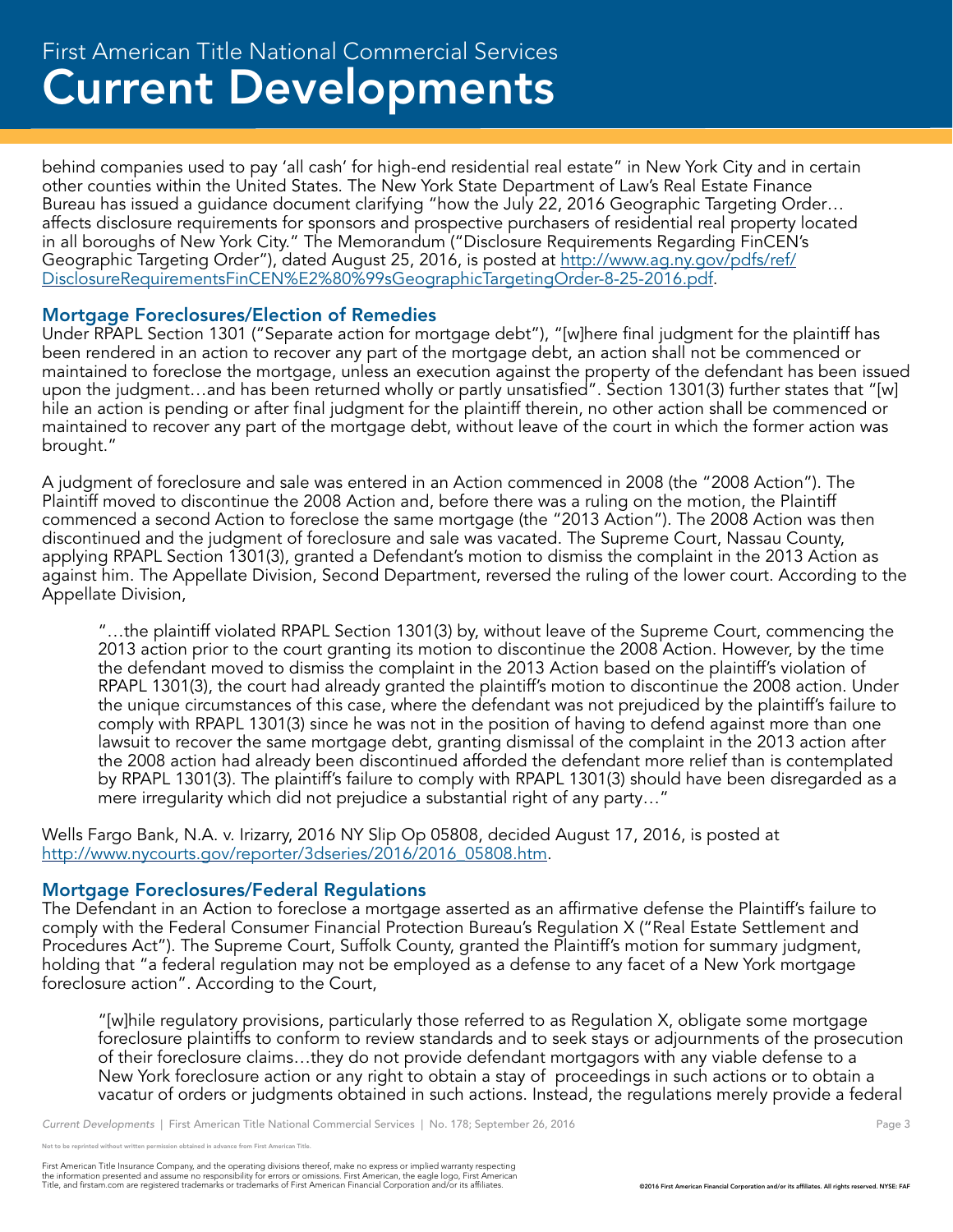monetary remedy in favor of a mortgage borrower against a bank, note holder or other entity subject to such federal regulations, upon proof of their violation of one or more of the regulations. (see 12 C.F.R 1024.41; RESPA at 12 U.S.C. 2605[f])."

Federal National Mortgage Association v. Karastamatis, decided June 29, 2016, is posted at http://www.nycourts.gov/reporter/3dseries/2016/2016\_26209.htm.

#### Mortgage Foreclosures/Notices

RPAPL Section 1304 ("Required prior notices") requires "a lender, an assignee or a mortgage loan servicer [commencing] legal action against the borrower, including [a] mortgage foreclosure", to send a notice required by Section 1304 to the borrower at least ninety days before an action on a "home loan" is commenced. The notice is captioned "You Could Lose Your Home. Please Read the Following Notice Carefully." The Supreme Court, Westchester County, noting that there was no Appellate Division case on point, held that Section 1304's notice requirement does not apply when the borrower is deceased. In this case, the borrower died ninety days before the foreclosure was commenced. US Bank N.A. v. Levine, 2016 NY Slip Op 26218, decided July 11, 2016, is posted at http://www.nycourts.gov/reporter/3dseries/2016/2016\_26218.htm.

#### Mortgage Foreclosures/Notices/Standing

The Plaintiff, the holder of a note secured by a mortgage, elected to recover on the note and obtain a money judgment. Two copies of the note were presented in the Action. One note was endorsed in blank; the other note was endorsed to IndyMac Bank, FSB and endorsed by IndyMac Bank to the Plaintiff and included an allonge endorsed by the Plaintiff in blank. The Defendant asserted that the two versions of the note evidenced fraud and that the Plaintiff lacked standing. The Defendant also alleged that the Plaintiff failed to comply with the 90-day notice requirements of RPAPL Section 1304 because the notice expired one year after it was sent and before the Action was commenced. Under Section 1304, "[t]he notice…need only be provided once in a twelve month period to the same borrower in connection with the same loan".

The Plaintiff asserted that Section 1304 did not apply to an Action to enforce only a note. The Supreme Court, Kings County, denied the Defendant's cross-motion for summary judgment dismissing the complaint and granted the Plaintiff's motion for summary judgment. The Court held that the Plaintiff had standing and that RPAPL Section 1304 did not apply to an action to recover on a note.

The Appellate Division, Second Department, affirmed the Supreme Court's denial of the Defendant's motion for summary judgment; but the Appellate Division, modifying the lower court's Order, denied the Plaintiff's motion for summary judgment. According to the Appellate Division, since there were two different copies of the note with different endorsements, there was a triable issue of fact as to whether the Plaintiff possessed the original note when the Action was commenced. The Appellate Division further held that RPAPL Section 1304 applies "to all legal actions involving home loans commenced against the borrower, including "an action to recover on a note secured by a mortgage" and that RPAPL Section 1304 "does not state that the action must be commenced within 12 months of the RPAPL 1304 notice". Deutsche Bank National Trust Company v. Webster, 2016 NY Slip Op 05846, decided August 24, 2016, is reported at 2016 WL 4443729 and posted at http://www.nycourts.gov/reporter/3dseries/2016/2016\_05846.htm.

#### Mortgage Foreclosures/Sale

Under Subsection 6 of RPAPL Section 231 ("Sale, notice of, when and how conducted") "[a]t any time within one year after the sale, but not thereafter, the court, upon such terms as may be just, may set the sale aside for failure to comply with the provisions of this section as to the notice, time or manner of such sale if a substantial right of a party was prejudiced by the defect." The Supreme Court, Kings County, granted the Defendants' motion to set aside a foreclosure sale and vacate the referee's deed because the referee announced at the sale an upset price higher than the amount stated in the referee's report. The Appellate Division, Second Department, reversed; the mistake by the referee was a mere irregularity which did "not affect a substantial right of a party." No evidence

printed without written permission obtained in advance from First American Title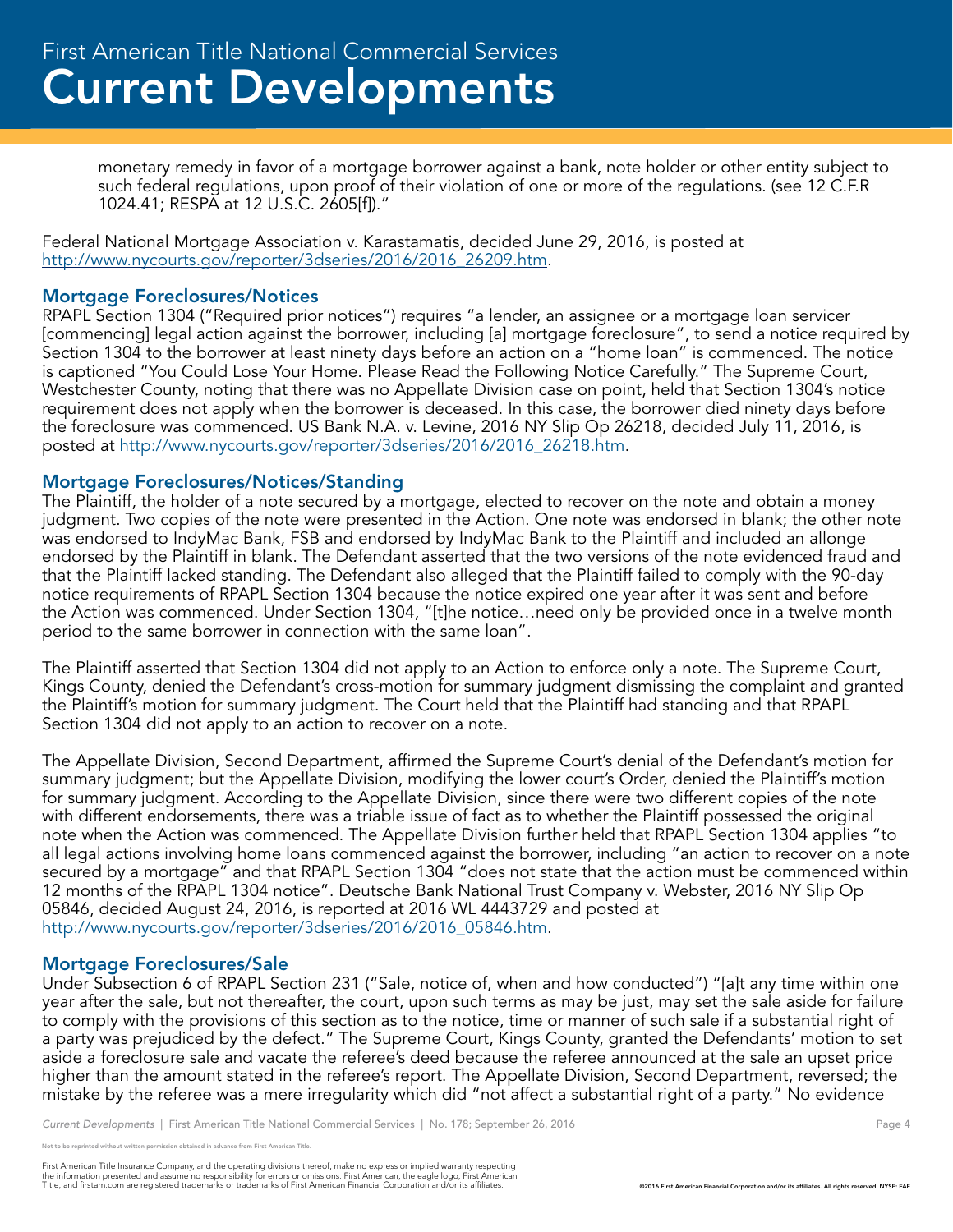was submitted that there were other bidders at the sale or "that any bidders objected to the sale or were impeded by the referee's conduct". Clinton Hill Holding I, LLC v. Kathy & Tania, Inc., 2016 NY Slip Op 05844, decided August 24, 2016, is posted at http://www.nycourts.gov/reporter/3dseries/2016/2016\_05844.htm.

#### Mortgage Recording Tax/New York State Transfer Tax

New York's Department of Taxation and Finance announced that the interest rate to be charged for the period October 1, 2016 – December 31, 2016 on late payments and assessments of Mortgage Recording Tax and the State's Real Estate Transfer Tax will be 8% per annum, compounded daily. The interest rate to be paid on refunds will be 3% per annum, compounded daily. The notice issued by the Department is posted at http://www.tax.ny.gov/pay/all/int\_curr.htm.

#### Mortgage Recording Tax/New York State Transfer Tax

New York State's Department of Taxation and Finance has posted its Annual Statistical Report of New York State Tax Collections for the State's fiscal year 2015-2016 (April 1, 2015-March 31, 2016). According to the Report, the Real Estate Transfer Tax collected in FY 2015-2016 was \$1,163,059,805, up from \$1,037,880,453 collected in FY 2014- 2015. Mortgage recording tax collected statewide in FY 2015-2016 was \$2,148,937,051, the mortgage recording tax collected in New York City being \$1,657,539,988. As reported in the Annual Statistical Report issued for FY 2014-2015, for that fiscal year the mortgage recording tax collected statewide was \$1,971,878.465; the mortgage tax collected in New York City was \$1,465,427,230. The Report for Fiscal Year 2015-2016 is posted at https://www.tax.ny.gov/research/collections/fy\_collections\_stat\_report/2015\_2016\_annual\_statistical\_report\_of ny\_state\_tax\_collections.htm.

#### NYC/"Forgiving Fines: The NYC Amnesty Program"

New York City's Department of Finance has announced that it will forgo the collection of interest and penalties charged on unpaid violations issued by the Department of Sanitation, the Department of Buildings and other City agencies, not including parking tickets, which were in judgment before June 12, 2016, provided that all such violations are paid before December 12, 2016. Information on this program is posted at http://www1.nyc.gov/site/finance/taxes/forgiving-fines-the-nyc-amnestyprogram.page?utm\_source=AdaptiveMailer&utm\_medium=email&utm\_campaign=Industry%20 Bulletins&org=743&lvl=100&ite=247&lea=23652&ctr=0&par=1&trk=.

#### NYC Recordings/UCC Financing Statements

The New York State Land Title Association reported that it had received the following information from the New York City Register: "Beginning August 1, 2016, fees paid to the New York City Department of Finance, Office of the City Register, for filing Uniform Commercial Code Documents will cover only one filing. If a document is rejected or is not recorded, the fee cannot be applied to a future recording, and the fee will not be refunded. Resubmission of a rejected UCC document will require repayment of the filing fee."

#### **Partnerships**

In a decision dealing with the authority of the partners of a partnership to appoint the manager to conduct its day-to-day business, the Appellate Division First Department, also considered whether either the consent of a majority of partners or of all of the partners is required to sell a partnership's remaining, unsold condominium units. Under Partnership Law Section 20 ("Partner agent of partnership as to partnership business"), the agreement of all of the partners of a partnership is required to "do any other act which would make it impossible to carry on the ordinary business of the partnership." Under Partnership Law Section 40 ("Rules determining rights and duties of partners"), "[a]ny difference arising as to ordinary matters connected with the partnership business may be decided by a majority of the partners."

The partnership in question was formed to construct and manage a condominium. Since the partnership would not be able to conduct its business if there was a "bulk sale" of the remaining units, such a sale requires the approval of all of the partners of the partnership. The sale of a single unit is in the ordinary course of business

*Current Developments* | First American Title National Commercial Services | No. 178; September 26, 2016 **Page 5** 

not reprinted without written permission obtained in advance from First American Title.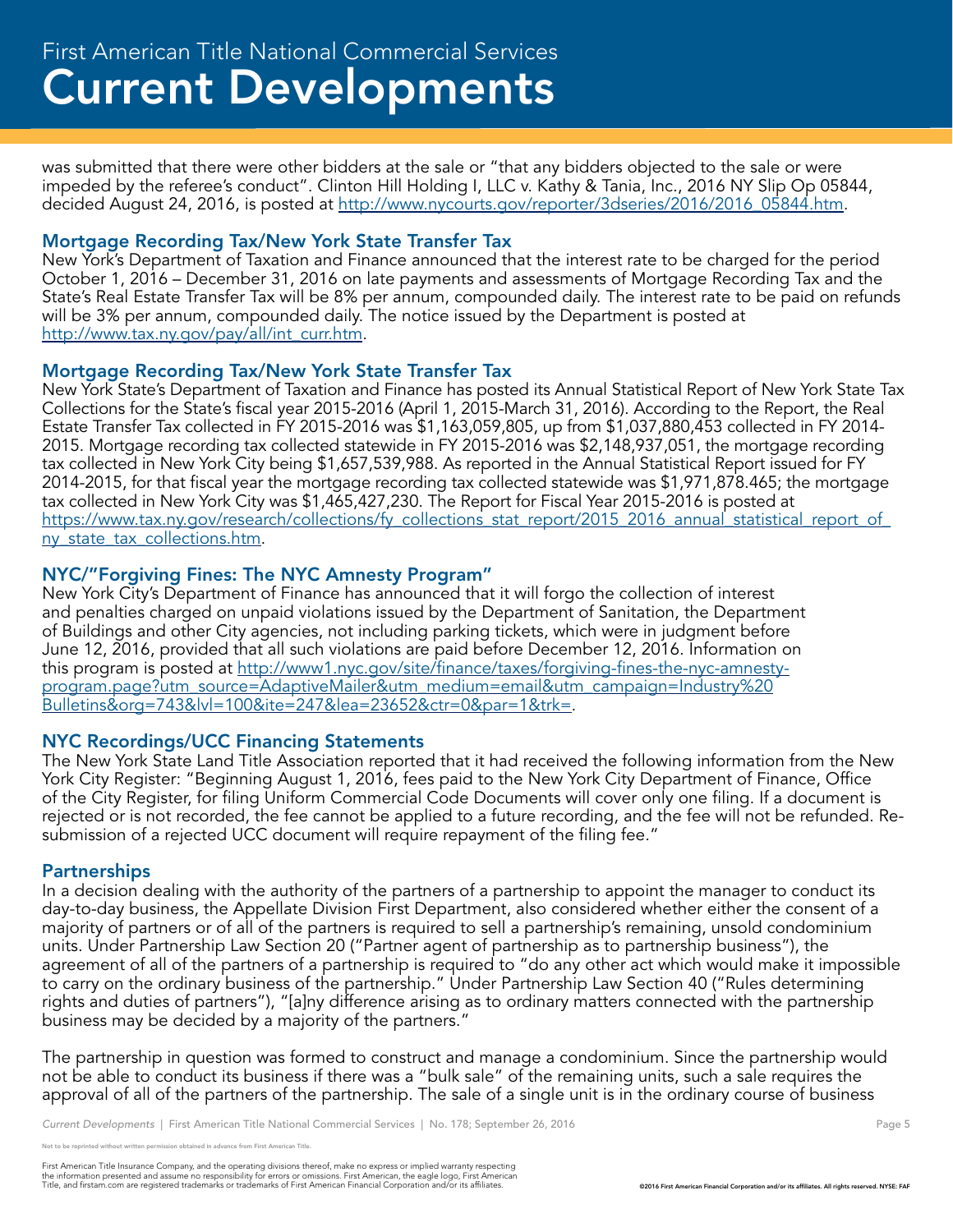and requires the approval of only a majority of the partners. Cara Associates, L.L.C. v. Milstein, 2016 NY Slip Op 05224, decided June 30, 2016, is reported at 140 A.D. 3d 657.

### Recording/Lost Mortgage

The original of an unrecorded mortgage executed on March 15, 2005 to Washington Mutual Bank, N.A. ("WAMU") was lost. Deutsche Bank National Trust Company ("Deutsche Bank"), as Trustee, claiming to be the holder of the mortgage, sought an Order compelling execution of a duplicate original mortgage, directing the Register to record a duplicate copy of the mortgage, declaring that all other interests are subordinate to the Plaintiff's interest, declaring that the Plaintiff holds an equitable mortgage, and directing the Register to record any ruling issued by the Court. The Supreme Court, Kings County, denied the Plaintiff's motion for summary judgment and granted the Defendant-borrower's cross-motion to dismiss the complaint.

In 2004, WAMU entered into an agreement to sell Greenwich Capital Finance Products ("Greenwich") residential home mortgages made to WAMU. On or about August 1, 2005, Greenwich entered into an agreement with Deutsche Bank, as Trustee under a newly formed REMIC Trust. The Defendant's mortgage was purportedly included in the mortgages sold by Greenwich to Deutsche Bank. Plaintiff submitted a copy of a note executed by the Defendant to WAMU endorsed in blank by WAMU. According to the Court,

"[p]laintiff failed to submit any evidence to indicate that the mortgage in dispute was included in those that were taken over by Greenwich or bundled into [the Trust]. Plaintiff did not submit any assignments of mortgage that could demonstrate the chain of title of the mortgage in dispute. Additionally, [an affidavit submitted on behalf of Deutsche Bank] did not set forth any facts as to when or how the note came into Deutsche's possession."

Deutsche Bank National Trust Company, as Trustee v. Tlatelpa, 2016 NY Slip Op 31157, decided February 9, 2016, was posted on June 23, 2016 at http://www.nycourts.gov/reporter/pdfs/2016/2016 31157.pdf.

#### Recording Act

On August 5, 2014, the Defendant entered into a contract to sell certain real property to the Plaintiff. On November 21, 2014, the Defendant entered into a contract of sale with Craig Bolender. A deed was delivered to Bolender on November 21, 2014 and recorded on December 27, 2014. The Plaintiff commenced an Action for specific performance on December 11, 2014 and filed a notice of pendency. The Supreme Court, Kings County, held that Bolender was a bona fide purchaser protected by New York's Recording Act (Real Property Law Section 29, "Recording of conveyances") because he purchased the property "for a valuable consideration, without prior notice of plaintiff's alleged interest in the property and without facts that would lead a reasonable prudent purchaser to make such an inquiry." The Court granted Bolender's motion for summary judgment dismissing the cause of action for specific performance and dismissed the complaint as against Bolender. 139 Lefferts LLC v. Melendez, 2016 NY Slip Op 31562, decided July 26, 2016, is posted at http://www.nycourts.gov/reporter/pdfs/2016/2016\_31562.pdf.

#### Real Property Transfer Tax/Housing Development Fund Company ("HDFC")

A mortgage made by an HDFC is exempt from mortgage recording tax under Section 577 ("Tax exemptions") of Private Housing Finance Law Article XI ("Housing development fund companies"). However, no law has specifically provided an exemption from New York City's Real Property Transfer Tax ("RPTT") for a transfer to or from an HFDC.

Chapter 264 of the Laws of 2016, effective August 19, 2016, adds new paragraph 9 to New York City Administrative Code Section 11-2106 ("Exemptions"), allowing an exemption from the RPTT when real property or an economic interest in an entity owning real property is transferred by or to an HDFC and when real property is transferred to an entity in which a controlling interest is held by an HDFC. To obtain an exemption, a regulatory agreement

*Current Developments* | First American Title National Commercial Services | No. 178; September 26, 2016 **Page 6** Page 6

reprinted without written permission obtained in advance from First American Title.